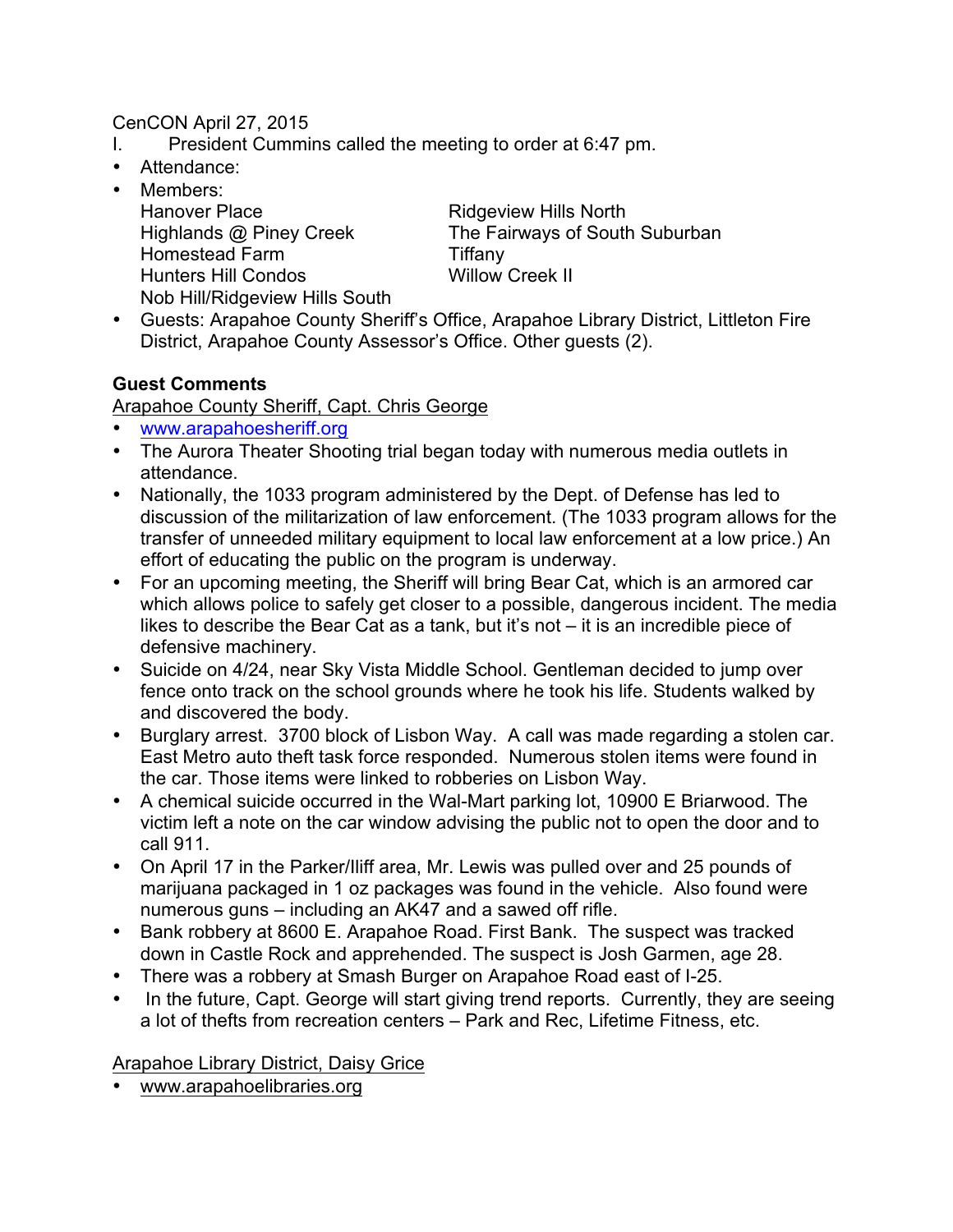- Programs: Jay Asher, Author of *13 Reasons Why*, will appear on Saturday, May 16, 2:00-4:00 pm at Smokey Hill Library.
- Fashion month in May with several programs at various libraries. See website.
- Library has new logo. It is a "colorful splat."
- Summer reading registration begins Saturday May 21. Kickoff Saturday, June 6.
- Koelbel Library renovation construction is complete!

### Arapahoe Park and Rec, Delos Searle

## www.aprd.org

Not present due to a scheduling conflict. An electronic report was received as follows:

- Mowing of native grass has begun and 1 full cycle of mowing has been completed. The 2<sup>nd</sup> mowing cycle will now begin. With all the moisture, growth of native grasses will be ramped up once the warmth and dryness return.
- Three flyers with information Include:
	- o Spring Pottery & Art sale, May 9, Trails Rec Center
	- o Summer Celebration, Friday, June 5, 10am 1pm, Trails Rec Center, numerous activities.
	- o Trails Summer Pass is available beginning on May 16 June 30. Good for 3 months from date of purchase.

## Fire Districts, Jeff Tasker, Littleton Fire, Training Chief

www.cfpd.org, www.littleton.gov/fire www.southmetro.org

- Cunningham Fire District
	- o May 30, 10-1 EMS Open House at Station 3.
	- o At the last district board meeting, a "Good Neighbor" award was given to a family who took in another family that suffered garage fire that spread to other parts of house. They hosted the family for about one month.
	- o May 30, Air Show at Aurora Reservoir.
	- $\circ$  Safety tip: Make sure to pick up tired teens from after prom events.
	- o Working on a Distracted Driver Campaign.
- South Metro Fire District
	- o South Metro just purchased 95 foot mid mount fire truck for station 35.
	- o At station 42, a new Pierce Engine is now in operation.
	- o Hiring paramedic firefighters.
	- $\circ$  Plans to rebuild station 31 are underway. The new trucks are too big for the existing station.
	- $\circ$  State Farm awarded the district a \$20,000 donation to start a safe driving program.
- Littleton.
	- o New aerial truck for Station 12.
	- o New medic unit for Station 15.
	- o Hired 4 lateral firefighter paramedics. They will be at Fire Academy for 5 weeks.
	- o Preparing for 2016 budget.

#### South Suburban Park & Rec, Teresa Cope & Brett Collins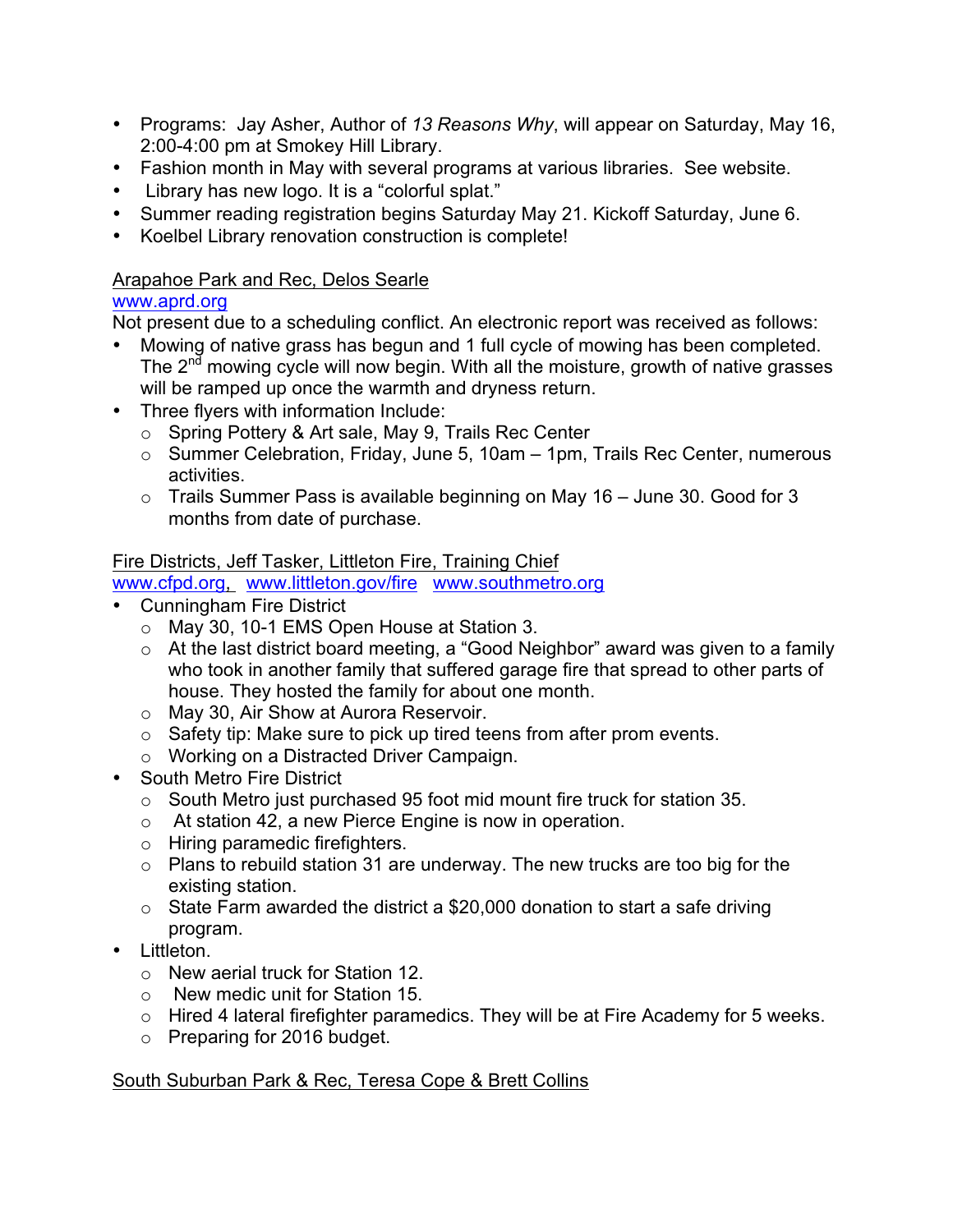- $\circ$  Executive Director, David Lorenz, retired in March after 48 years with the South Suburban. On April 24, the application acceptance window closed. The District is moving forward with interviews, etc. and hope to have person selected in the July/August timeframe.
- o Brent Collins, South Suburban Director of Planning and Development provided an update on how tax dollars are being spent. There are many projects all over the District including Centennial. They were able to leverage the budget by working with other entities.
- $\circ$  Current construction energy performance contract got a loan on energy savings in the future to perform energy saving improvements throughout the District. Projects underway include: a roof at Family Sports Center, upgrades on the Administration Building and South Suburban Golf Course Clubhouse. The Willow Creek playground and trail will receive upgrades.

Upcoming projects:

- $\circ$  Highline Canal Working Group looking at in the future. Two bridges will be replaced at deKoevend Park as well as the Franklin Street bridge at the Highline Canal.
- o Highlands 460 new crusher fine on trail
- o New roof at Family Sports Center
- o Hunters Hill playground (new design)
- o Matching gift projects: Walnut Hills disc golf baskets, Ames Elementary Park picnic tables, and tot lot and trail connection at Palos Verdes Park
- o Big Dry Creek Corridor master plan to remap flood plain. Changes expected in the future.
- o SEMSWA is planning a trail from County Line to the South Platte River
- o Replace the pool deck at Goodson Rec Center
- o Adding a flush restroom at Milliken Park
- o Little Dry Creek Improvement Dry Creek and Yosemite
- o Arapahoe Park playground improvements
- $\circ$  \$3,525,000 has been leveraged for the projects.

#### City of Centennial, Davis Livingston

Youth Commission: The Teen Court heard its first teen case last week. The program is designed to offer a second chance for teens who commit minor violations.

#### III. Property Tax Assessments: Arapahoe County Deputy Assessor, Marc Scott

- Later this week, residential property owners in Arapahoe County will receive property tax assessments. The Assessor's office will mail out over 200,000 residential property valuations. The Assessor's office has 62 staff members working on the assessments.
- Steps in property taxation cycle.
	- $\circ$  The Assessor's Office does the appraisals, which are then provided to the taxing districts (there are 344 taxing districts in Arapahoe County). The districts apply the taxes and mil levies. In Arapahoe County, Commercial properties pay 29% and Residential properties pay 7.96%. The actual value is not the taxable value.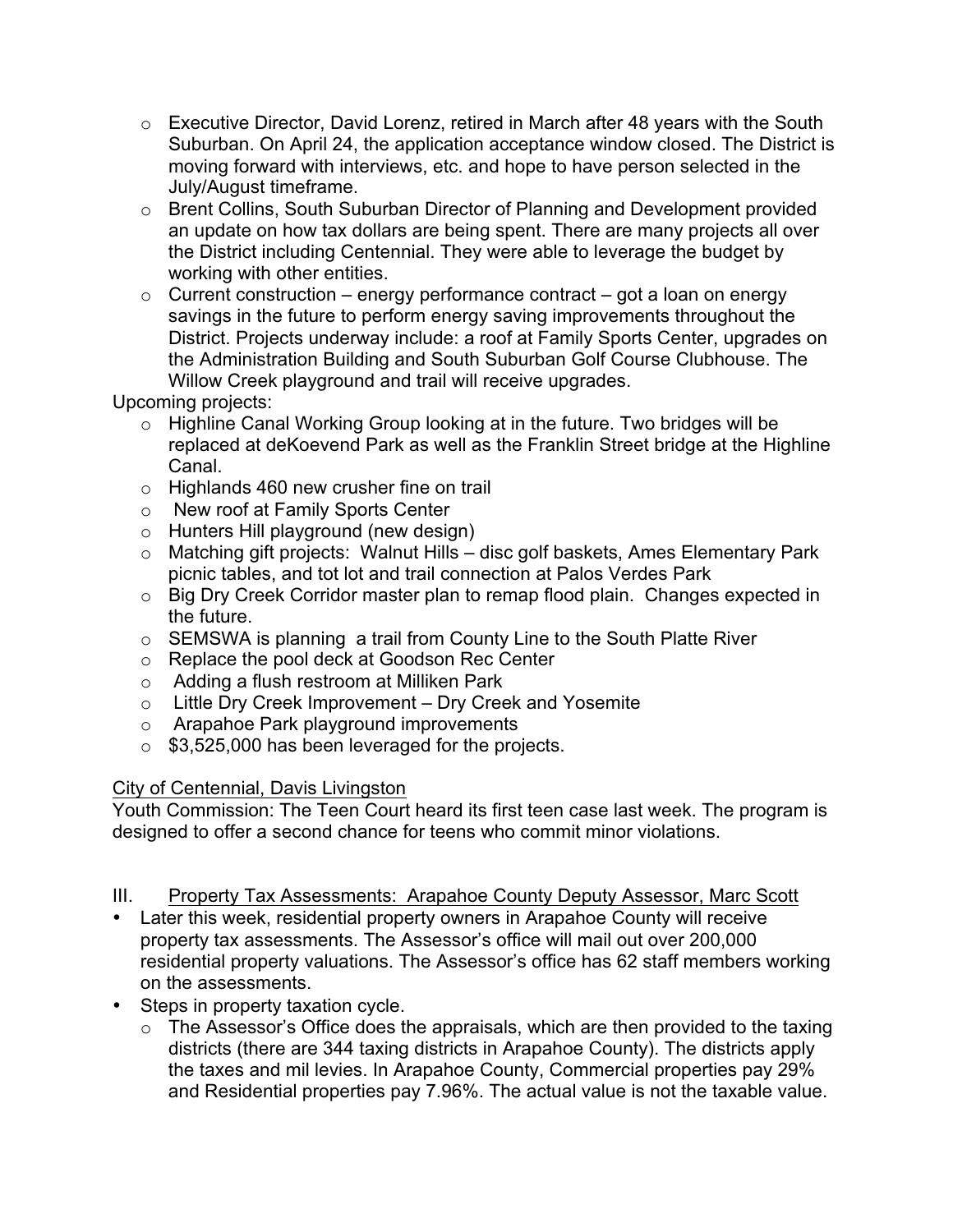- $\circ$  The assessment values are based on residential sales during the time frame of July 1, 2012 to June 30, 2014. Values are higher now than on June 30, 2014.
- $\circ$  Notices will show the 5 best comparable sales in a given area.
- o Values are going up. In 2009 values went down which resulted in lower property taxes.
- The Market has been active, with 46,000 property transfers during the last 2-year period. Of these, 23,100 could be applied/used for the assessments. Sales during the assessment period show a 20% increase in Centennial home values. Some of Aurora homes are seeing a 40% increase. Condos are even higher – some approach 50-60%. The median price is \$330,000 with the average = \$365,000. An increase in value does not mean increase in taxes.
- Total for the county, \$47,899,609,072 for residential value. All properties combined is approximately \$66 billion. The expectation is for the value to hit \$70 billion.
- Appeals Process:

Step 1. Appeal window May 1 to June 1. If you miss the deadline, must pay taxes and file an abatement. An appeal can be done via mail, fax, on line, in person or schedule a personal visit with an appraiser.

Step 2. County board of equalization meets in July.

Step 3.Three choices, board of assessment, district court, arbitration.

- Cannot appeal taxes, only value of home. Mil levy impacts taxes and could double taxes for comparable homes in different districts.
- There are two exemptions: senior property exemption and disabled veterans exemption.
- When you receive your notice, look closely at the home information to insure that all details are correct. Also, look at comparables to see if you know something that may have impacted the sale price. If it's wrong, or if in doubt, appeal! If you have trouble filing an appeal, please call the Assessor's office for assistance.

# Plans

• Jones Property – Amendment to the previously approved zoning plan.

Early in the meeting, Tammy Maurer distributed the Jones Property plans and asked for comment from the group.

IV. CenCON Business Presidents report: First VP:

Secretary:

- Minutes: Don Doerr moved to accept the minutes of the March 2014 meeting. Roberta Allen seconded the motion. Motion carried.
- Treasurer: no change except for dues income received. *Note: No treasurer's report due to travel out of the country.*
- Election of Officers: Open for nominations. Wes Wilson moved to accept the slate of officers (all remaining except First VP) as presented. Don Doerr seconded the motion. Motion carried.

Next meeting: May 18, the 3<sup>rd</sup> Monday of the month.